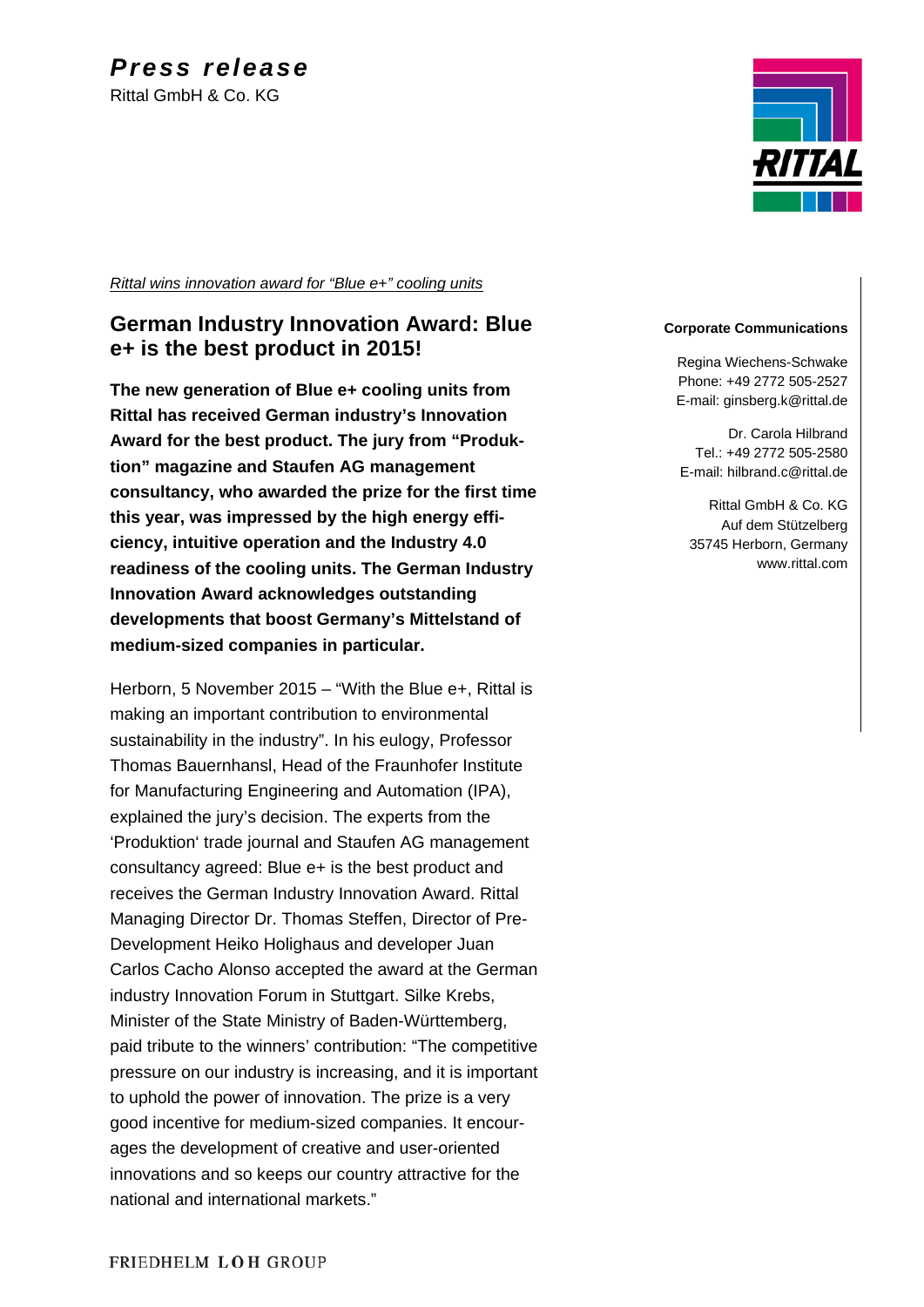# *Press release*

Rittal GmbH & Co. KG

### **New thinking for greater energy efficiency**

"To develop this new generation of devices, the company has fundamentally questioned and rethought many traditionally used methods and principles," continued the jury's assessment. Given the energy savings of 75%, the development has a huge impact on the approx. 2 million systems in which enclosure cooling units are in use. "Rittal earned this achievement award in the category Best Product," said Staufen director Martin Haas.

The new "Blue e+" generation of cooling devices for enclosures was presented to the public for the first time at the 2015 Hanover Fair – a quantum leap in terms of energy efficiency. This is because Rittal's innovation is equipped with a completely new technology that consumes around 75% less energy, as tests at a wellknown automobile manufacturer have shown: The device's hybrid technology functions through the combination of a compressor cooling unit and a heat pipe. The compressor is only used when the passive cooling is no longer sufficient. Besides this, the devices can be operated flexibly in all standard grids, thanks to their multi-voltage capability. Standardised communication interfaces permit connection to Industry 4.0 structures.

"We are very pleased to receive this award", Dr. Steffen said in his Innovation Forum lecture; "It proves that such innovations as the 'Blue e+' not only offer advantages for our customers – society also benefits."

## **Innovation Forum: Summit meeting of innovation leaders**

The German Industry Innovation Award was first presented in 2015. At the Innovation Forum in Stuttgart, Produktion and Staufen AG rewarded outstanding innovations by medium-sized German companies. This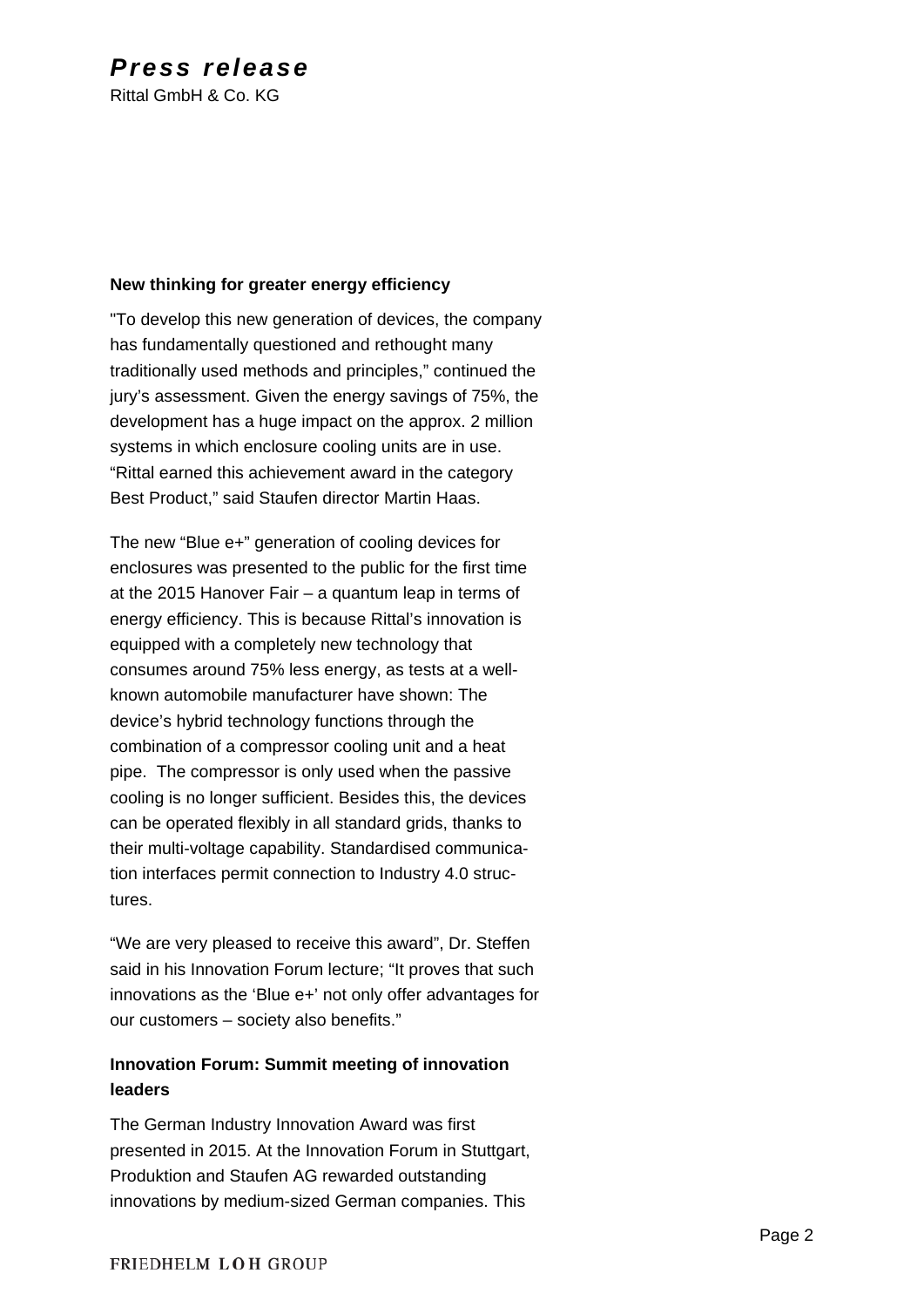# *Press release*

Rittal GmbH & Co. KG

followed a multistage assessment process: Companies can apply for the innovation award with business models, products, processes or structures. Staufen consultants examine the innovations in terms of economic impact, benefits to society and sustainability. In an on-site audit, they then analyse the companies' innovation systems. Only then is the final decision made as to who are the leading innovators among the German SMEs, and who will be recognised at the Innovation Forum. The event's patron is Winfried Kretschmann, Minister President of Baden-Württemberg.

(4,012 characters)

### 

#### **Captions**

Fri1520314.jpg: Proud winners: Dr Thomas Steffen, Rittal's Managing Director, Research and Development (m.), Heiko Holighaus, Director of Pre-Development (r.) and developer Juan Carlos Cacho Alonso (l.) accepted the German Industry Innovation Award.



May be reproduced free of charge. Please name Rittal GmbH & Co. KG as the source.